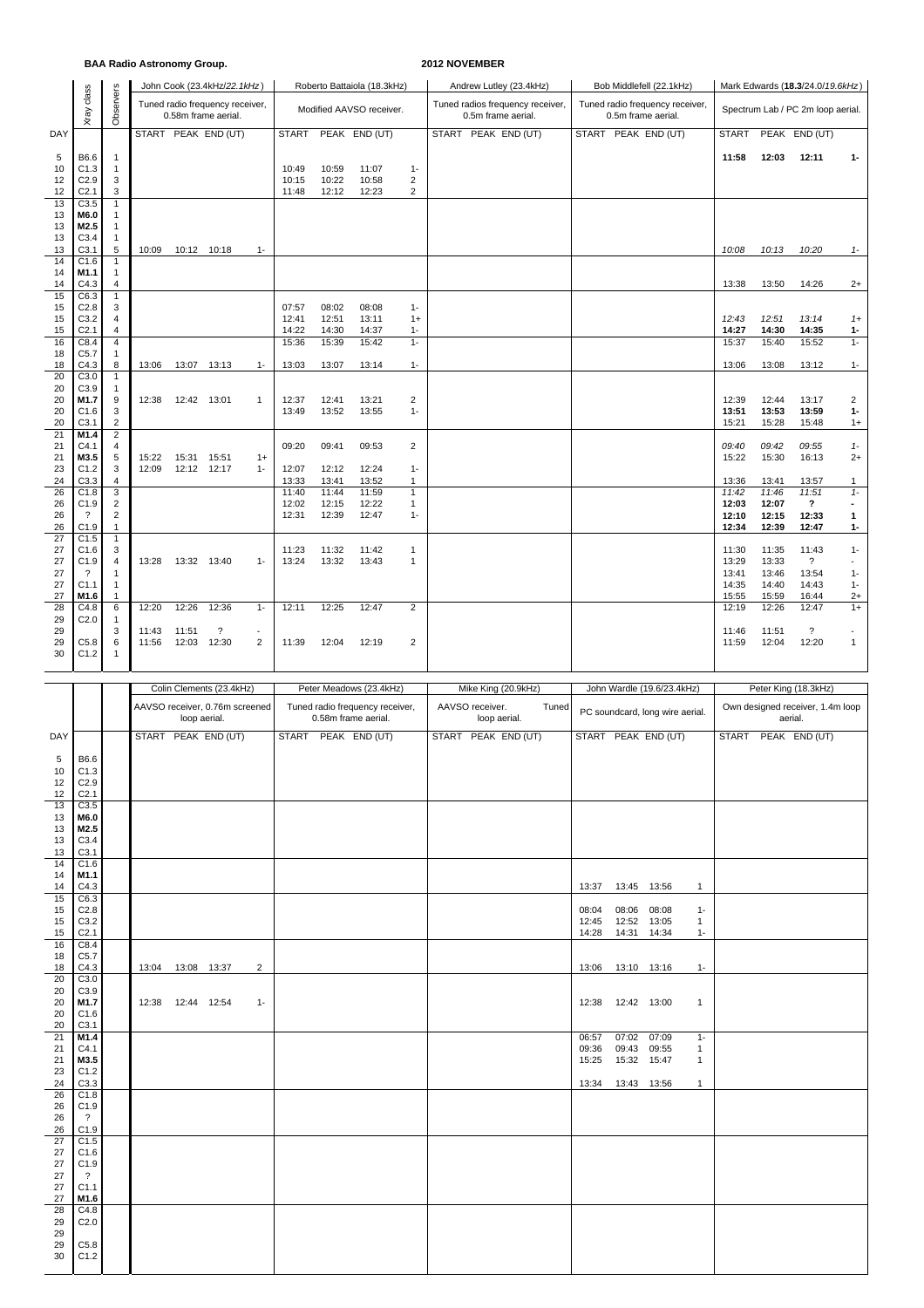**BAA Radio Astronomy Group. 2012 NOVEMBER**

|          |                                             |                     |             | Paul Hyde (22.1kHz)                                    |                          | Gordon Fiander (19.6/22.1kHz)                         | John Elliott (18.3kHz)               |                |                             | Martyn Kinder (19.6kHz/22.1khz) | Mark Horn (23.4kHz)   |  |  |                                 |  |
|----------|---------------------------------------------|---------------------|-------------|--------------------------------------------------------|--------------------------|-------------------------------------------------------|--------------------------------------|----------------|-----------------------------|---------------------------------|-----------------------|--|--|---------------------------------|--|
|          |                                             |                     |             | Tuned radio frequency receiver,                        |                          | PC sound card.                                        | Tuned radio frequency receiver,      |                |                             | Tuned radio frequency receiver, |                       |  |  | Tuned radio frequency receiver, |  |
|          |                                             |                     |             | 0.96m frame aerial.                                    |                          |                                                       | 0.5m frame aerial.                   |                | 0.58m frame aerial.         |                                 |                       |  |  | 0.58m frame aerial.             |  |
| DAY      |                                             |                     |             | START PEAK END (UT)                                    |                          | START<br>PEAK END (UT)                                | START PEAK END (UT)                  |                |                             | START PEAK END (UT)             |                       |  |  | START PEAK END (UT)             |  |
| 5<br>10  | B6.6<br>C1.3                                |                     |             |                                                        |                          |                                                       |                                      |                |                             |                                 |                       |  |  |                                 |  |
| 12<br>12 | C2.9<br>C <sub>2.1</sub>                    | 10:20<br>11:52      | 11:53       | 10:23 10:32<br>$\overline{\mathcal{E}}$                | $1 -$<br>$\sim$          |                                                       |                                      | 10:19<br>11:51 | 10:23 10:26<br>12:14 12:24  |                                 | $1 -$<br>2            |  |  |                                 |  |
| 13       | C3.5                                        |                     |             |                                                        |                          |                                                       |                                      |                |                             |                                 |                       |  |  |                                 |  |
| 13<br>13 | M6.0<br>M2.5                                |                     |             |                                                        |                          |                                                       |                                      |                |                             |                                 |                       |  |  |                                 |  |
| 13<br>13 | C3.4<br>C3.1                                | 10:10               |             | 10:13 10:34                                            | $\mathbf{1}$             |                                                       |                                      | 10:08          | 10:13 10:16                 |                                 | $1 -$                 |  |  |                                 |  |
| 14       | C1.6                                        |                     |             |                                                        |                          |                                                       |                                      |                |                             |                                 |                       |  |  |                                 |  |
| 14<br>14 | M1.1<br>C4.3                                | 13:39               |             | 13:42 14:00                                            | $\mathbf{1}$             |                                                       |                                      |                |                             |                                 |                       |  |  |                                 |  |
| 15<br>15 | C6.3<br>C <sub>2.8</sub>                    |                     |             |                                                        |                          |                                                       |                                      |                |                             |                                 |                       |  |  |                                 |  |
| 15<br>15 | C3.2<br>C <sub>2.1</sub>                    | 12:43               | 12:54       | 13:12                                                  | $1+$                     |                                                       |                                      |                |                             |                                 | $1 -$                 |  |  |                                 |  |
| 16       | C8.4                                        | 15:37               | 15:41       | $\overline{\cdot}$                                     | $\overline{\phantom{a}}$ |                                                       |                                      | 14:25<br>15:36 | 14:30<br>15:40              | 14:37<br>15:45                  | $1 -$                 |  |  |                                 |  |
| 18<br>18 | C <sub>5.7</sub><br>C4.3                    | 13:07               |             | 13:08 13:18                                            | $1 -$                    |                                                       |                                      | 13:04          | 13:08 13:14                 |                                 | $1 -$                 |  |  |                                 |  |
| 20<br>20 | C3.0<br>C3.9                                |                     |             |                                                        |                          |                                                       |                                      |                |                             |                                 |                       |  |  |                                 |  |
| 20       | M1.7                                        | 12:39               |             | 12:43 13:09                                            | $1+$                     |                                                       | 12:40<br>12:46 13:01<br>$\mathbf{1}$ | 12:36          | 12:42 12:47                 |                                 | $1 -$                 |  |  |                                 |  |
| 20<br>20 | C1.6<br>C3.1                                |                     |             |                                                        |                          |                                                       |                                      | 13:48<br>15:18 | 13:51<br>15:31              | 13:57<br>15:42                  | $1 -$<br>$\mathbf{1}$ |  |  |                                 |  |
| 21<br>21 | M1.4<br>C4.1                                | 09:20               | 09:42       | 10:04                                                  | $\overline{c}$           |                                                       |                                      |                |                             |                                 |                       |  |  |                                 |  |
| 21<br>23 | M3.5<br>C1.2                                | 15:23               | 15:26 15:37 |                                                        | $1 -$                    |                                                       |                                      | 15:21<br>12:08 | 15:31  15:44<br>12:12 12:24 |                                 | $\mathbf{1}$<br>$1 -$ |  |  |                                 |  |
| 24       | C3.3                                        | 13:37               |             | 13:42 13:55                                            | $1 -$                    |                                                       |                                      |                |                             |                                 |                       |  |  |                                 |  |
| 26<br>26 | C1.8<br>C1.9                                |                     |             |                                                        |                          |                                                       |                                      | 11:37          | 11:41 11:44                 |                                 | $1 -$                 |  |  |                                 |  |
| 26<br>26 | $\cdot$ ?<br>C1.9                           |                     |             |                                                        |                          |                                                       |                                      |                |                             |                                 |                       |  |  |                                 |  |
| 27<br>27 | C1.5<br>C1.6                                | 11:30               |             | 11:34 11:46                                            | $1 -$                    |                                                       |                                      | 09:13          | 09:15 09:23                 |                                 | $1 -$                 |  |  |                                 |  |
| 27<br>27 | C1.9<br>$\cdot$                             | 13:28               | 13:31 13:41 |                                                        | $1 -$                    |                                                       |                                      |                |                             |                                 |                       |  |  |                                 |  |
| 27       | C <sub>1.1</sub>                            |                     |             |                                                        |                          |                                                       |                                      |                |                             |                                 |                       |  |  |                                 |  |
| 27<br>28 | M1.6<br>C4.8                                | 12:16               | 12:27       | 12:51                                                  | $\overline{2}$           |                                                       |                                      | 12:14          | 12:26                       | 12:36                           | $\mathbf{1}$          |  |  |                                 |  |
| 29<br>29 | C <sub>2.0</sub>                            | 11:44               | 11:52       | $\overline{\mathbf{?}}$                                | $\blacksquare$           |                                                       |                                      | 11:16          | 11:19                       | 11:24                           | $1 -$                 |  |  |                                 |  |
| 29<br>30 | C5.8<br>C1.2                                | 11:58               |             | 12:04 12:40                                            | $\overline{2}$           |                                                       |                                      | 11:42<br>08:41 | 12:05 12:23<br>09:21        | 09:45                           | 2<br>$2+$             |  |  |                                 |  |
|          |                                             |                     |             |                                                        |                          |                                                       |                                      |                |                             |                                 |                       |  |  |                                 |  |
|          |                                             |                     |             |                                                        |                          |                                                       |                                      |                |                             |                                 |                       |  |  |                                 |  |
|          |                                             |                     |             | Steve Parkinson (various)                              |                          | Simon Dawes (various)                                 | Gonzalo Vargas (Various)             |                |                             | Tarif Rashid Santo (19.8kHz)    |                       |  |  |                                 |  |
|          |                                             |                     |             | Tuned radio frequency receiver,<br>0.58m frame aerial. |                          | PC soundcard and TRF receiver with<br>1m loop aerial. | Spectrum Lab.                        | Spectrum Lab,  | Half-wave dipole.           |                                 | 15m                   |  |  |                                 |  |
| DAY      |                                             |                     |             | START PEAK END (UT)                                    |                          | START PEAK END (UT)                                   | START PEAK END (UT)                  |                |                             | START PEAK END (UT)             |                       |  |  | START PEAK END (UT)             |  |
| 5        | B6.6                                        |                     |             |                                                        |                          |                                                       |                                      |                |                             |                                 |                       |  |  |                                 |  |
| 10       | C1.3                                        |                     |             |                                                        |                          |                                                       |                                      |                |                             |                                 |                       |  |  |                                 |  |
| 12<br>12 | C <sub>2.9</sub><br>C <sub>2.1</sub>        |                     |             |                                                        |                          |                                                       |                                      |                |                             |                                 |                       |  |  |                                 |  |
| 13<br>13 | C3.5<br>M6.0                                |                     |             |                                                        |                          |                                                       |                                      | 01:16<br>02:00 | 01:24 01:48<br>02:06        | 02:56                           | $1+$<br>$2+$          |  |  |                                 |  |
| 13<br>13 | M2.5<br>C3.4                                |                     |             |                                                        |                          |                                                       |                                      | 05:44<br>06:54 | 05:54<br>07:00 07:36        | 06:40                           | $2+$<br>2             |  |  |                                 |  |
| 13<br>14 | C3.1<br>C1.6                                | 10:10 10:13 10:18   |             |                                                        | $1 -$                    |                                                       |                                      | 02:18          | 02:24                       | 02:52                           | $\overline{2}$        |  |  |                                 |  |
| 14       | M1.1                                        |                     |             |                                                        |                          |                                                       |                                      | 04:01          | 04:08                       | 04:44                           | $\overline{2}$        |  |  |                                 |  |
| 14<br>15 | C4.3<br>C6.3                                | 13:38  13:45  14:00 |             |                                                        | $\overline{1}$           |                                                       |                                      | 04:27          | 04:36                       | 05:32                           | $2+$                  |  |  |                                 |  |
| 15<br>15 | C2.8<br>C3.2                                |                     |             |                                                        |                          |                                                       |                                      | 07:58          | 08:02 08:28                 |                                 | $1+$                  |  |  |                                 |  |
| 15<br>16 | C <sub>2.1</sub><br>C8.4                    |                     |             |                                                        |                          |                                                       |                                      |                |                             |                                 |                       |  |  |                                 |  |
| 18       | C <sub>5.7</sub>                            |                     |             |                                                        |                          |                                                       |                                      |                | 03:55 04:08 04:44           |                                 | $2+$                  |  |  |                                 |  |
| 18<br>20 | C4.3<br>C3.0                                | 13:06  13:08  13:13 |             |                                                        | $1 -$                    |                                                       |                                      | 01:38          | 02:00                       | 03:00                           | $2+$                  |  |  |                                 |  |
| 20<br>20 | C3.9<br>M1.7                                | 12:38  12:43  13:06 |             |                                                        | $1+$                     |                                                       |                                      | 06:29          | 06:32 07:00                 |                                 | $1+$                  |  |  |                                 |  |
| 20<br>20 | C1.6<br>C3.1                                |                     |             |                                                        |                          |                                                       |                                      |                |                             |                                 |                       |  |  |                                 |  |
| 21       | M1.4<br>C4.1                                |                     |             |                                                        |                          |                                                       |                                      | 06:48          | 06:56 07:52                 |                                 | $2+$                  |  |  |                                 |  |
| 21<br>21 | M3.5                                        |                     |             |                                                        |                          |                                                       |                                      |                |                             |                                 |                       |  |  |                                 |  |
| 23<br>24 | C1.2<br>C3.3                                |                     |             |                                                        |                          |                                                       |                                      |                |                             |                                 |                       |  |  |                                 |  |
| 26<br>26 | C1.8<br>C1.9                                |                     |             |                                                        |                          |                                                       |                                      |                |                             |                                 |                       |  |  |                                 |  |
| 26<br>26 | $\overline{\mathbf{?}}$<br>C1.9             |                     |             |                                                        |                          |                                                       |                                      |                |                             |                                 |                       |  |  |                                 |  |
| 27       | C1.5                                        |                     |             |                                                        |                          |                                                       |                                      |                |                             |                                 |                       |  |  |                                 |  |
| 27<br>27 | C1.6<br>C1.9                                |                     |             |                                                        |                          |                                                       |                                      |                |                             |                                 |                       |  |  |                                 |  |
| 27<br>27 | $\overline{\mathbf{?}}$<br>C <sub>1.1</sub> |                     |             |                                                        |                          |                                                       |                                      |                |                             |                                 |                       |  |  |                                 |  |
| 27<br>28 | M1.6<br>C4.8                                | 12:18               |             | 12:25 12:40                                            | $\mathbf{1}$             |                                                       |                                      |                |                             |                                 |                       |  |  |                                 |  |
| 29<br>29 | C <sub>2.0</sub>                            |                     |             |                                                        |                          |                                                       |                                      |                |                             |                                 |                       |  |  |                                 |  |
| 29<br>30 | C5.8<br>C1.2                                | 11:43  11:50  12:23 |             |                                                        | 2                        |                                                       |                                      |                |                             |                                 |                       |  |  |                                 |  |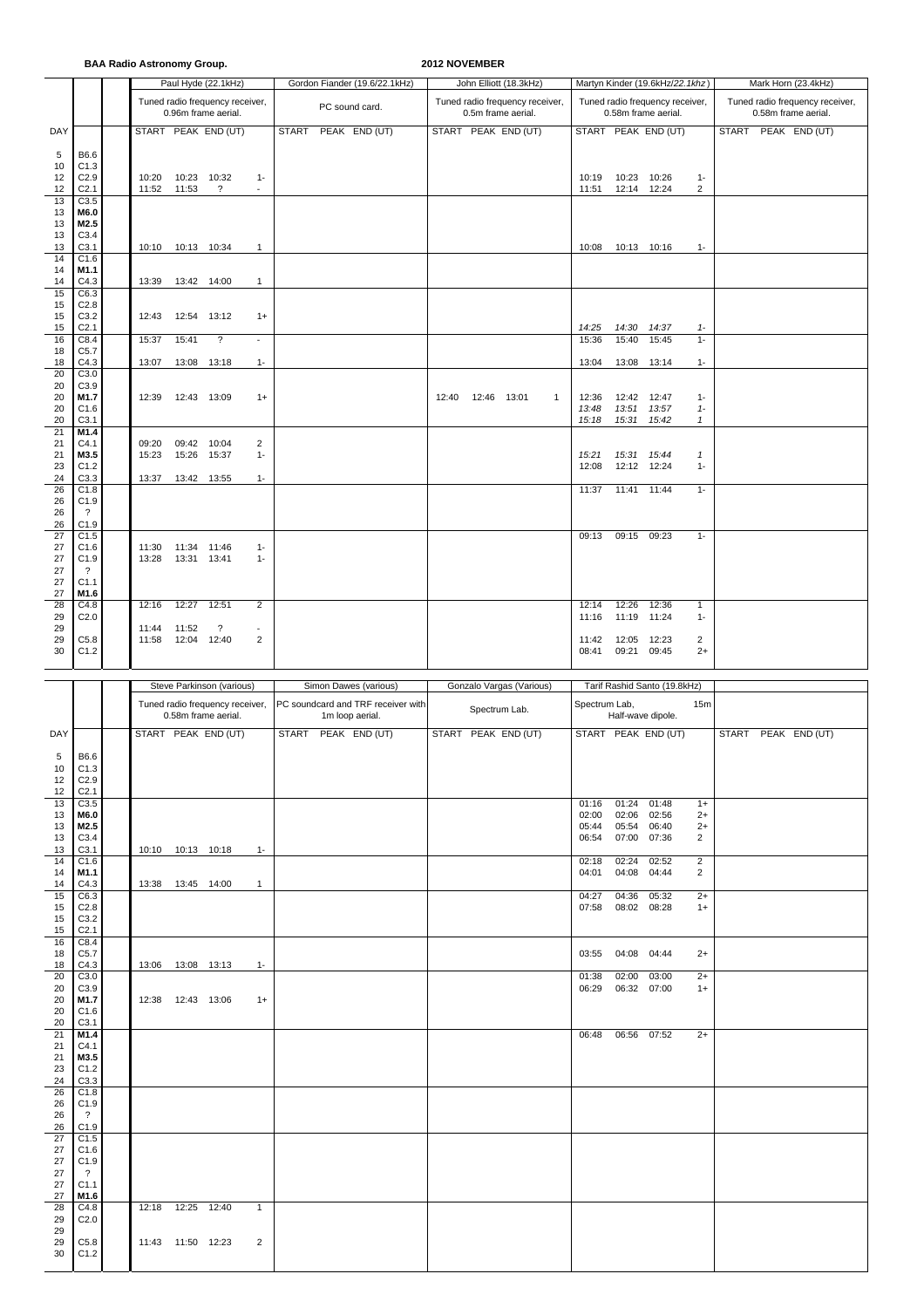

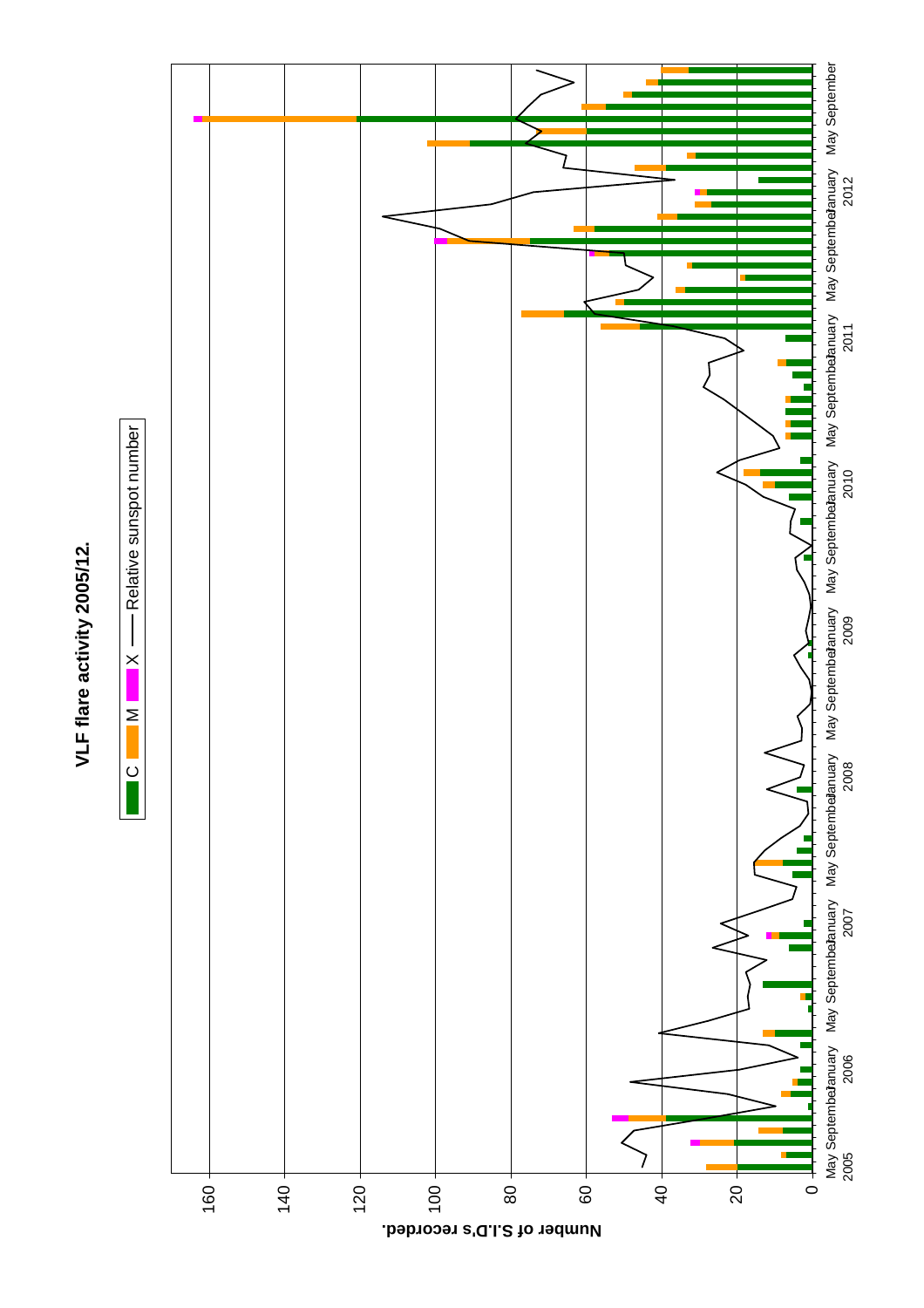## **2012 NOVEMBER**

First I must apologise for including the wrong activity chart last month. Both October and November are shown this time. Activity is down again, having peaked back in July. The forecast peak of cycle 24 is early in 2013, so it will be interesting to record what happens.

The B6.6 flare on the 5<sup>th</sup> is amongst the weakest that we have detected as a SID. Mark has included a chart to prove his claim:



It has clearly recorded at all three frequencies. The timing close to local midday helps, but it is interesting to see the strength of response at 37.5kHz from Keflavik in Iceland at about 64 degrees north.

The most energetic flare recorded was the M6.0 early in the morning on the 13<sup>th</sup>. This was also the largest event in the SWPC lists for November. The recording by Tarif Rashid Santo is on the next page. At this time of year we often experience noisy VLF signals, but Mark Edwards has again reported an unusual oscillation, also on the  $13<sup>th</sup>$ . He has matched the start of the oscillation to a magnetic event at 13:47UT recorded by David Farn. He has superimposed the two charts to the same scale to show the apparent connection. In the past we have also considered solar proton events as a cause of VLF oscillations. Although there was a proton event in progress at the time, it started some 15 hours earlier and is unlikely to be connected.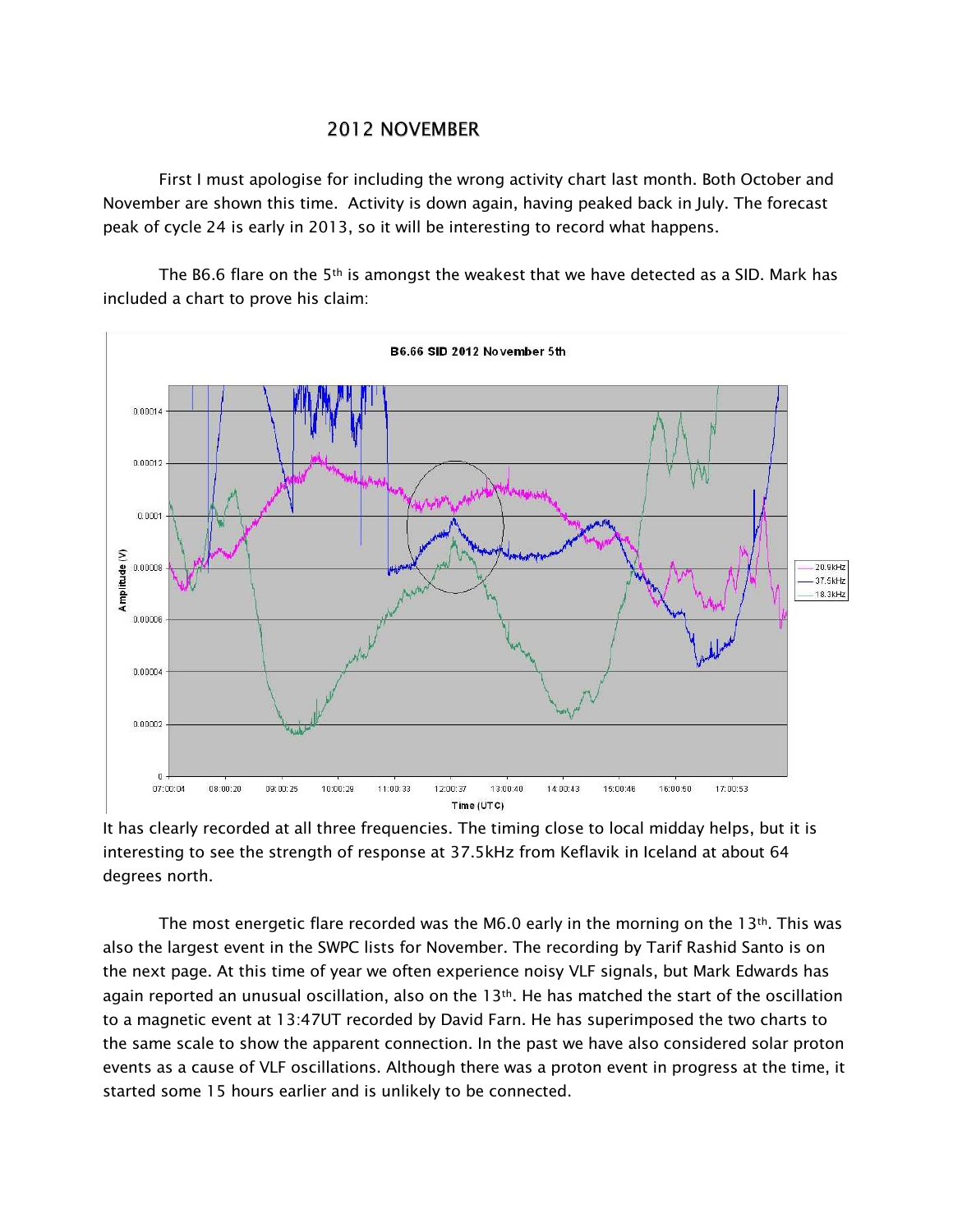

David Farn (Magnetic blue & magenta), Mark Edwards (23.4kHz oscillation). No other observers have reported a magnetic event at this time, and so it remains unexplained at the moment.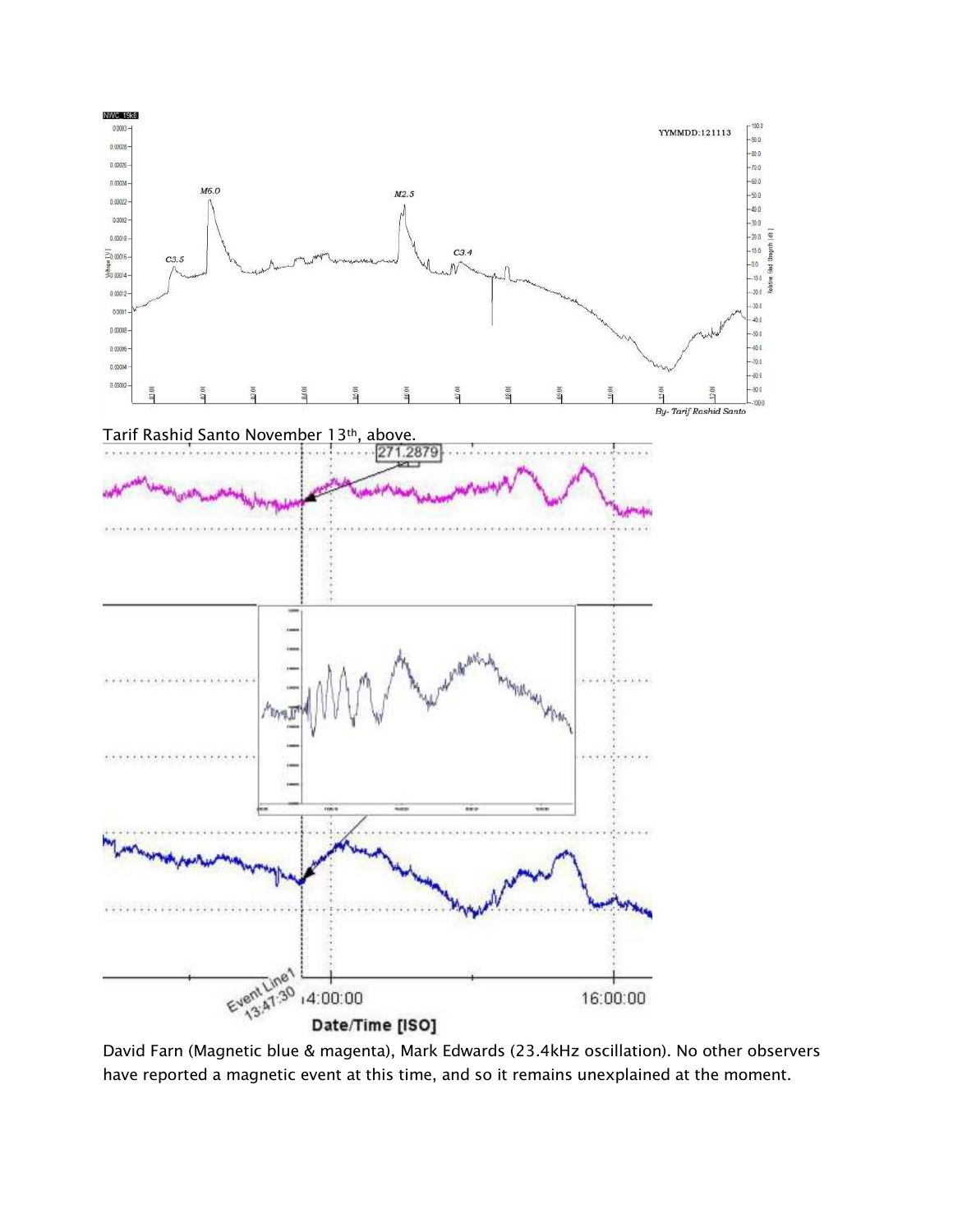There was also a solar eclipse visible only in the Pacific, and much later in the evening of the 13th.

The most widely recorded flare of the month was the M1.7 on the 20<sup>th</sup>. This was also close to local midday and so produced a nice clear SID. Mark has again provided a chart of this, with a good selection of signals, some inverted.



There were double peaked flares on the 26<sup>th</sup>, 27<sup>th</sup> and 29<sup>th</sup>. That on the 29<sup>th</sup> was recorded by some as a single SID, while others reported a double SID. I have added the GOES X-ray flux to my own recording to show the effect:

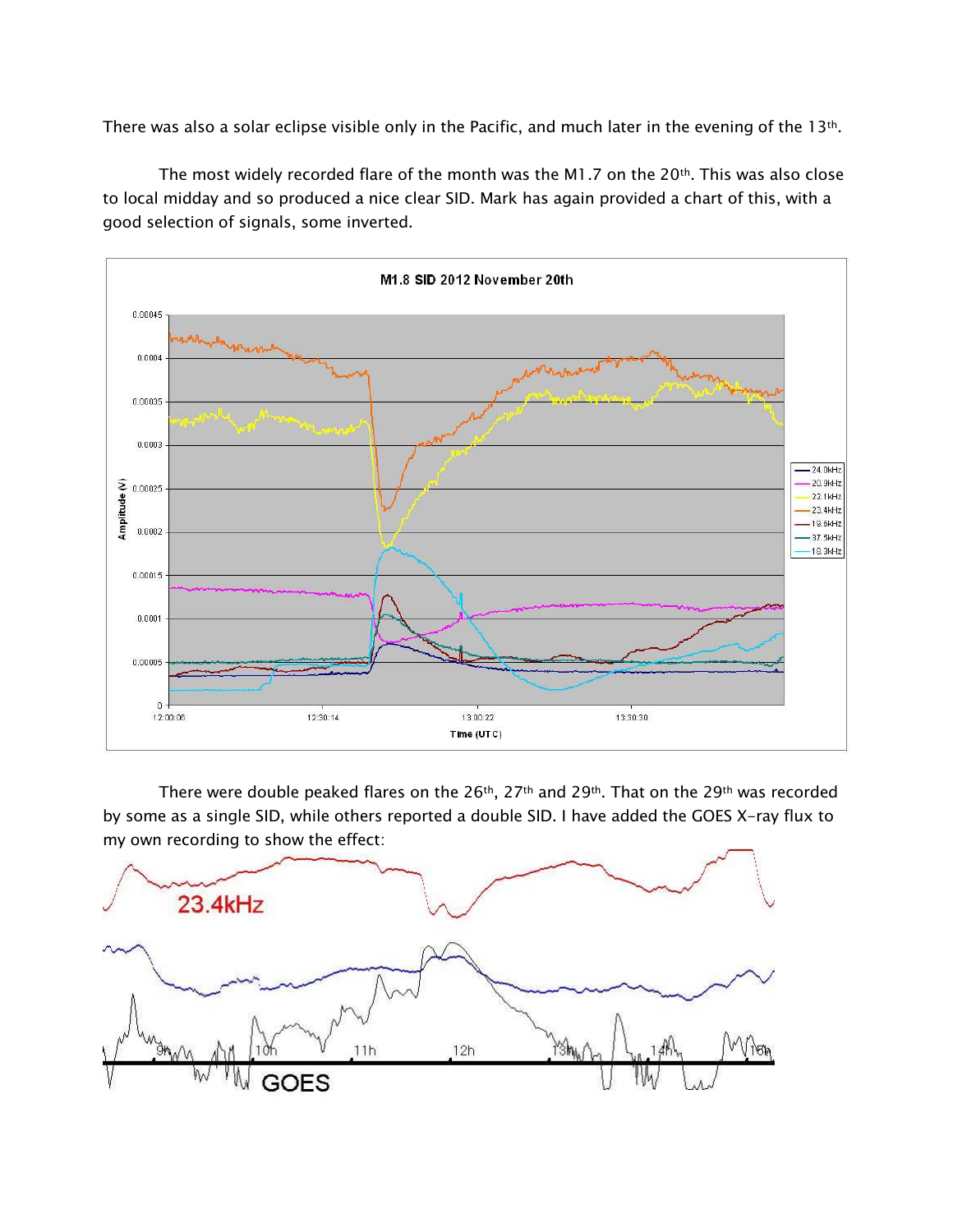## **MAGNETIC DATA**

The most active period in November was recorded over the 13<sup>th</sup> and 14<sup>th</sup>. This appears to be due to the combined effects of a filament eruption at 12:30UT on the 9<sup>th</sup>, and the CME from a long duration C2 flare at 05:04UT on the 10th. The BGS Hartland observatory lists a SI at 23:11UT on the 12th. Paul Hyde has recorded this at 23:13, and Colin Clements shows it at about 23:09UT. It does not appear as a significant disturbance in my own single-axis recording. A short disturbance followed until about 02:30 on the 13th. A further disturbance started around 18:30 on the 13<sup>th</sup>, becoming very active around midnight until 05UT on the 14th. A mild disturbance continued through to midday. From the C2 flare, the CME transit time was just over 66 hours.

The M1.7 flare on the 20<sup>th</sup> also generated a CME that was well recorded on the 23<sup>rd</sup>, although creating less active conditions.



This chart from Paul shows the SI at 21:53 on the  $23rd$ . Our recorded SID time of 12:43 gives a CME transit time of 81 hours 10 minutes. Disturbed conditions continued until about 04UT on the morning of the 24<sup>th</sup>.

A weak interplanetary shock is recorded in the SWPC bulletin recorded at Boulder at 05:14 on the 26<sup>th</sup>. BGS Hartland list an SI at 05:12. My own recording shows a 6nT shift at 05:13, only recognisable as a true disturbance with prior knowledge from the professional observatories.

Magnetic reports received from Paul Hyde, Colin Clements, Gonzalo Vargas and John Cook.